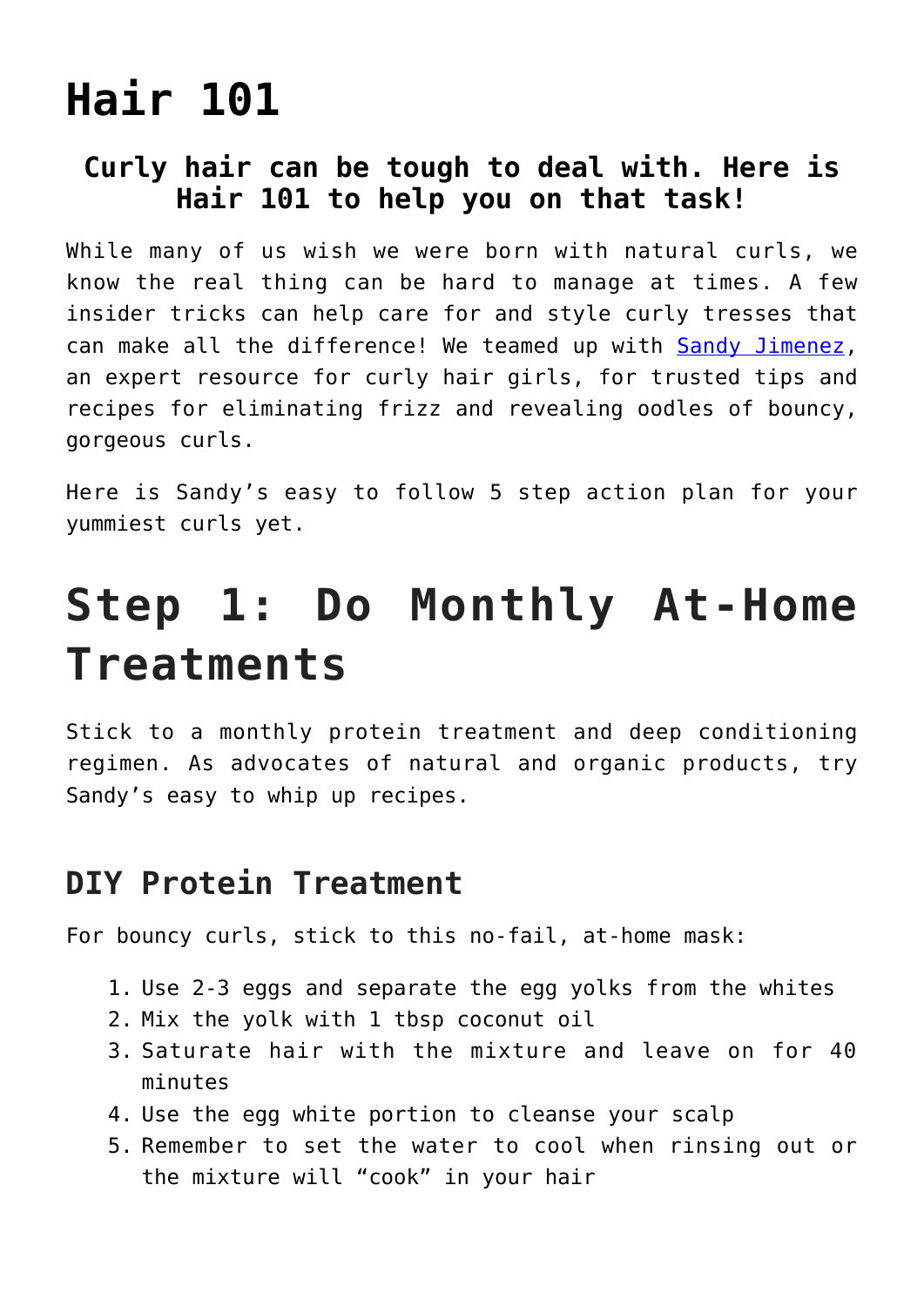Tip: A good indicator to determine if you need a protein treatment is to stretch out one hair strand—if the hair doesn't bounce back, it's time to do an at-home protein pack.

#### **DIY Deep Conditioner Treatment**

To keep hair strong and moisturized, try blending the following ingredients for a super rich hair mask:

Blend (or mix with a fork) the following:

- 1 avocado
- one egg
- a banana
- honey
- 1-2 tbsp olive oil
- Leave mixture on for 40 minutes while wearing a plastic shower cap

If time is an issue, try the [SheaMoisture Anti-Breakage Masque](http://www.drugstore.com/products/prod.asp?pid=414002&catid=183415&aid=338666&aparam=414002&kpid=414002&CAWELAID=120142990000022099&CAGPSPN=pla&kpid=414002) while in the shower. Leave the treatment in for 5-10 minutes before rinsing and applying conditioner.

# **Step 2: Limit Straightening**

Minimize straightening hair which causes heat damage. When opting to straighten hair, try not to apply heat every single say you do. Give your locks a break from the heat! Generally a blowout lasts three to five days, so limit quick touch-ups to a dryer or flat iron only where needed.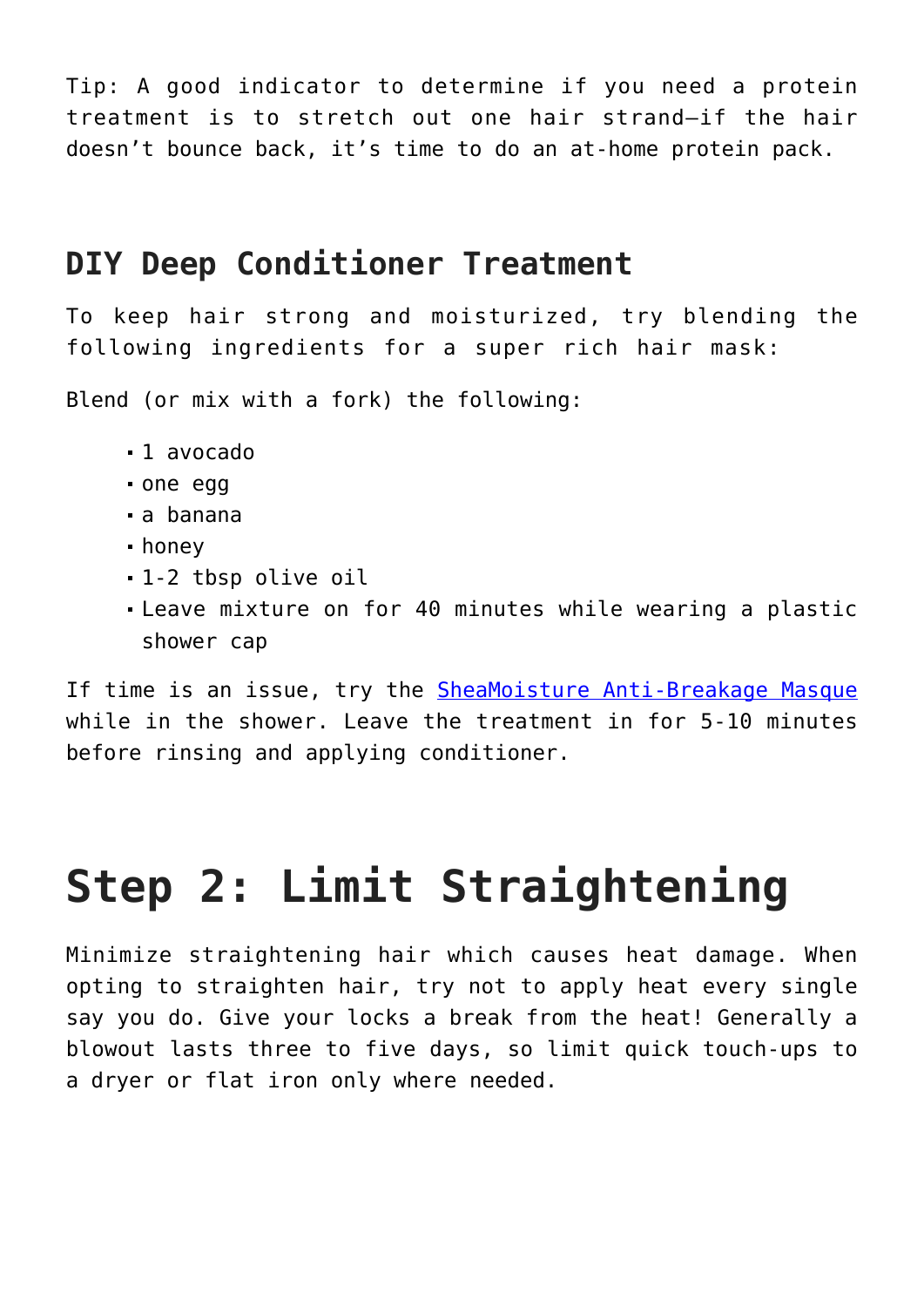#### **Step 3: Use Sulfate-Free Shampoos And Products**

 $\pmb{\times}$ 

Sulfates strip hair of moisture, but there are several curlfriendly, sulfate-free shampoos and products on the market that are considered the best:

- [DevaCurl No-Poo](http://www.sephora.com/no-poo-P378324)
- [SheaMoisture Raw Shea Butter Moisture Retention Shampoo](http://www.sheamoisture.com/Raw-Shea-Butter-Moisture-Retention-Shampoo_p_799.html)
- **[Kinky-Curl Come Clean Shampoo](http://www.amazon.com/Kinky-Curly-Natural-Moisturizing-Shampoo/dp/B0012EF9NQ)**
- [Miss Jessi](http://missjessies.com/shop/cleansers)[e Co-Wash](http://missjessies.com/Co-Wash_2#.VPZdub-rjdk)
- [L'Oreal \(sulfate-free line\)](http://www.lorealparisusa.com/en/beauty-library/articles/sulfate-free-hair-care.aspx)

# **Step 4: Limit Shampoo Use**

Use only sulfate-free shampoos from the brands listed above, but whenever possible—just wash your hair with conditioner. Then when hair needs clarifying and to remove build-up, try apple cider vinegar with water or use [Curls Pure Curl](http://www.ariva.com/cupucuclsh.html?cmp=googleproducts&kw=cupucuclsh&gclid=Cj0KEQiA1NWnBRDchObfnYrbo78BEiQA-2jqBdJYZ9XW3Ys2obFbd_DAVoPPZ3EM24mLP6rSQGExR7gaAjyW8P8HAQ) [Clarifying Shampoo.](http://www.ariva.com/cupucuclsh.html?cmp=googleproducts&kw=cupucuclsh&gclid=Cj0KEQiA1NWnBRDchObfnYrbo78BEiQA-2jqBdJYZ9XW3Ys2obFbd_DAVoPPZ3EM24mLP6rSQGExR7gaAjyW8P8HAQ)

# **Step 5: Say Yes To Layers**

Layers can be a curly girl's best friend for adding movement and volume. A proper haircut or trim can do wonders for your curls. (More on that next month!)